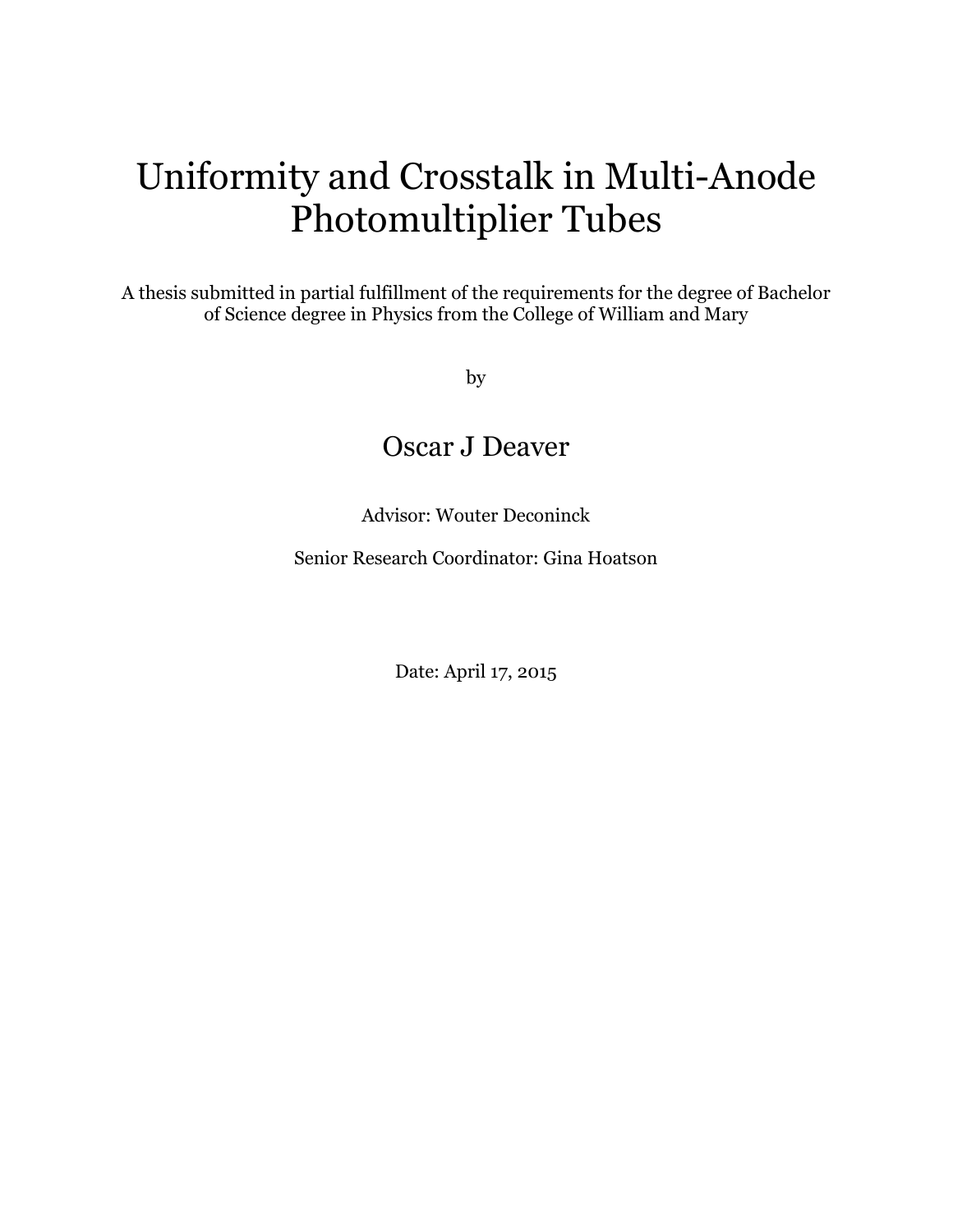## Uniformity and Crosstalk in Multi-anode Photomultiplier Tubes

#### Oscar Deaver

April 17, 2015

#### 1 Abstract

Multi-anode photomultiplier tubes can process signals from 64 different sources, by splitting the anode into 64 different segments, and analyzing the signal from each of those segments separately. With a precise understanding of how they function, they can therefore be used as a substitute for 64 or 16 separate single photomultiplier tubes (PMTs). This could increase the convenience and reduce the cost of many larger experiments, which require large scintillating arrays, and therefore many PMTs in order to obtain better precision. However we need to have both a measure of how much variance in signal gain there is between different anodes, and how much cross-talk there is between adjacent channels. In order to measure the uniformity we compared signal strength from a fiber optic of uniform intensity, when placed at the center of each anode. In order to measure crosstalk we looked at the signal strength in the adjacent anodes when the LED was at the center of an anode. Our uniformity measurements showed that all the anodes were within the factory allowance, and showed that uniformity is consistent across several voltages below 1000V. This data will allow experiments to run at lower gains, thereby increasing the lifetime of the PMT. Our measure of the signal strength of the crosstalk will allow later experiments to take it's effect into account.

### 2 Introduction

One of the detectors in the Solenoidal Large Intensity Device (SoLID) in Hall A at Jefferson Lab is a large calorimeter, which will require large arrays of scintillators. These scintillators, when struck by particles, emit small flashes of light, which are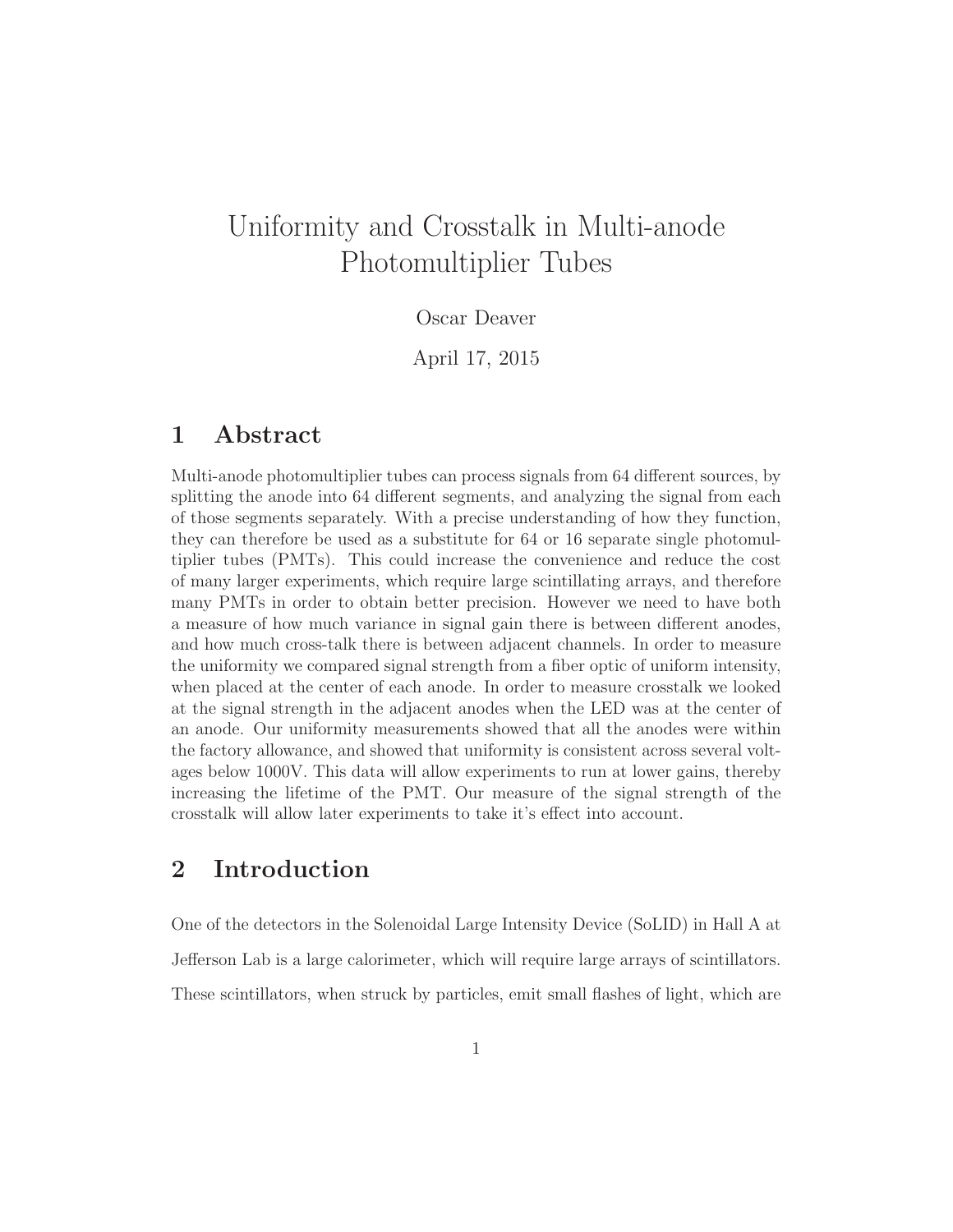carried through fiber optics to a Photomultiplier tube (PMT). These change this small amount of light into an electrical signal large enough to read. A basic PMT design is shown in Figure 1. A series of dynodes, and on one end a photocathode, are kept at progressively higher voltages than the anode. When struck by a photon, the photocathode emits an electron, which is accelerated by the lower voltage towards the first dynode. When it strikes the dynode it emits multiple electrons, which are then accelerated towards the next dynode. This process of exponential growth of the number of electrons, known as an electron avalanche, leads to the anode receiving a measurable large current by the time the signal reaches it.

The Multi-anode PMT (MaPMT) has a similar design to that shown in Figure 2. 64 anodes are placed in a square array (in the ones being tested, 4 by 4 and 8 by 8), and dynodes are layered in a venetian blinds pattern above them, each layer being a progressively higher voltage. A single photocathode layer is placed above them. There are two issues with this design. The first is that we cannot individually optimize each of the anodes, since the high voltage is uniform across the MaPMT. The second is that there is no way to totally prevent electrons from one anode?s avalanche from falling on adjacent anodes, since they are packed so tightly. This is called crosstalk. The purposes of our tests then, were to get a precise measure of the gain of each anode, and to measure, or at least put an upper bound on the level of this crosstalk.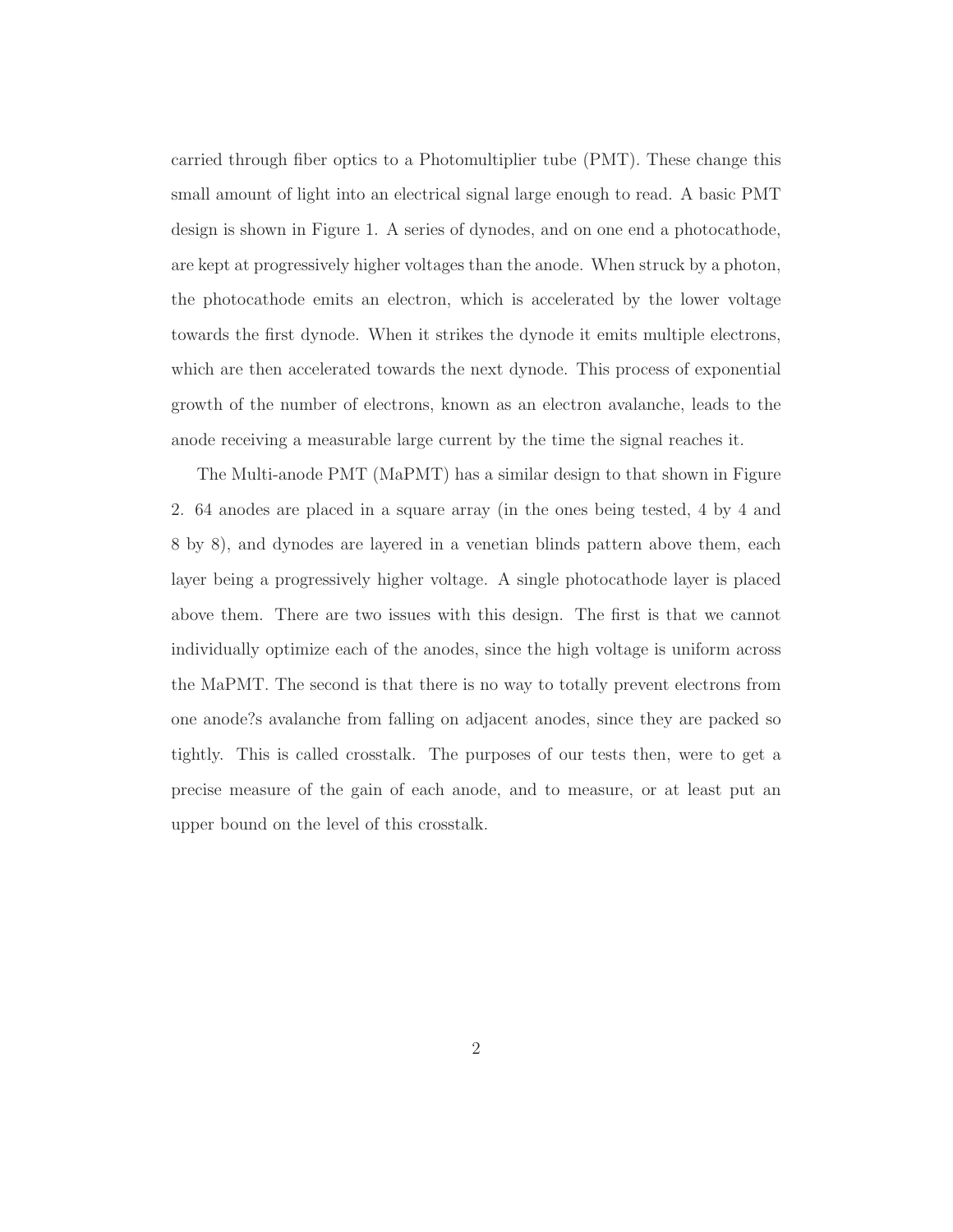

Figure 1: A basic design of a PMT.



Figure 2: The MaPMT cross section. A single photocathode layer is above rows of dynodes and anodes.

### 3 Materials and Methods

As said above, Hamamatsu's 64-anode MaPMT consists of an array of 8 by 8 anodes, with 12 layers of dynodes above them in a venetian blinds pattern and a photocathode covering the whole thing. The dimensions of the anodes are given in Figure 3, which also shows how the pixels are numbered. The 16-anode MaPMT consists of a 4 by 4 array, again with 12 layers of dynodes in a venetian blinds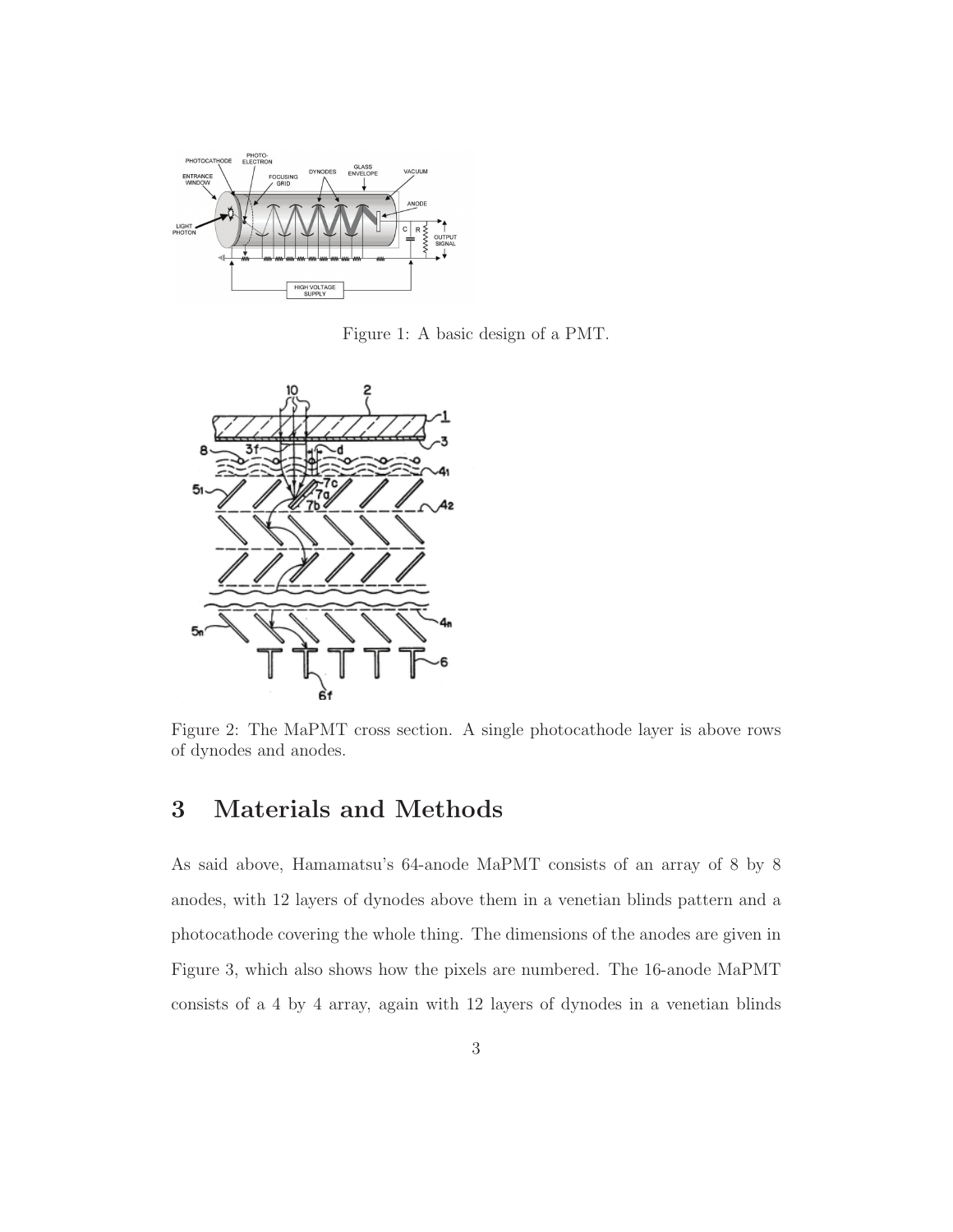pattern beneath a photocathode layer. The dimensions are given in figure 4. Each anode is a 4.3mm square.

Signals to the MaPMTs were delivered via the end a fiber optic of a diameter of about 1mm. At the opposite end of the legnth of the fiber optic is an LED which delivers signals of variable intensity. The end of the fiber optic pointed at the MaPMT is moved from above one anode to above another via a 2-d mobile table, driven by two step motors. Both of these step motors were calibrated at minimum at the start of every day, and at the start of every full sweep of all the anodes, when measurements were taken to within 10nm per step. As the number of steps per pixel was never greater than 4000, this corresponds to a maximum .04mm error across one pixel, or  $.04mm \times 8 \times \sqrt{2} = 0.45mm$  maximum error from corner to corner.

An electronic diagram of the the entire apparatus used can be seen in figure 7. In addition to what is pictured, a level translator was used at several points in order to change the signal to the necessary form for the modules being used.

In order to process the output of the MaPMT, a charge-to-digital converter (QDC) was used. It has 16 channels, and can handle the output from two columns of anodes at a time. The charge-to-signal ratio for each channel was precisely calibrated by sending signals of known magnitude through the channel and looking at the output (to be redone). Four signals of different magnitude were sent through the QDC channel, and the output mean and variance were recorded. The slope of the line fit to the resulting Current vs. Signal graph was used as the charge-tosignal ratio for that channel. An example fit is shown in Figure 5.

Measurements were taken by placing the end of the fiber optic no further than 1mm away from the surface of the MaPMT. An LED sent light into one end of the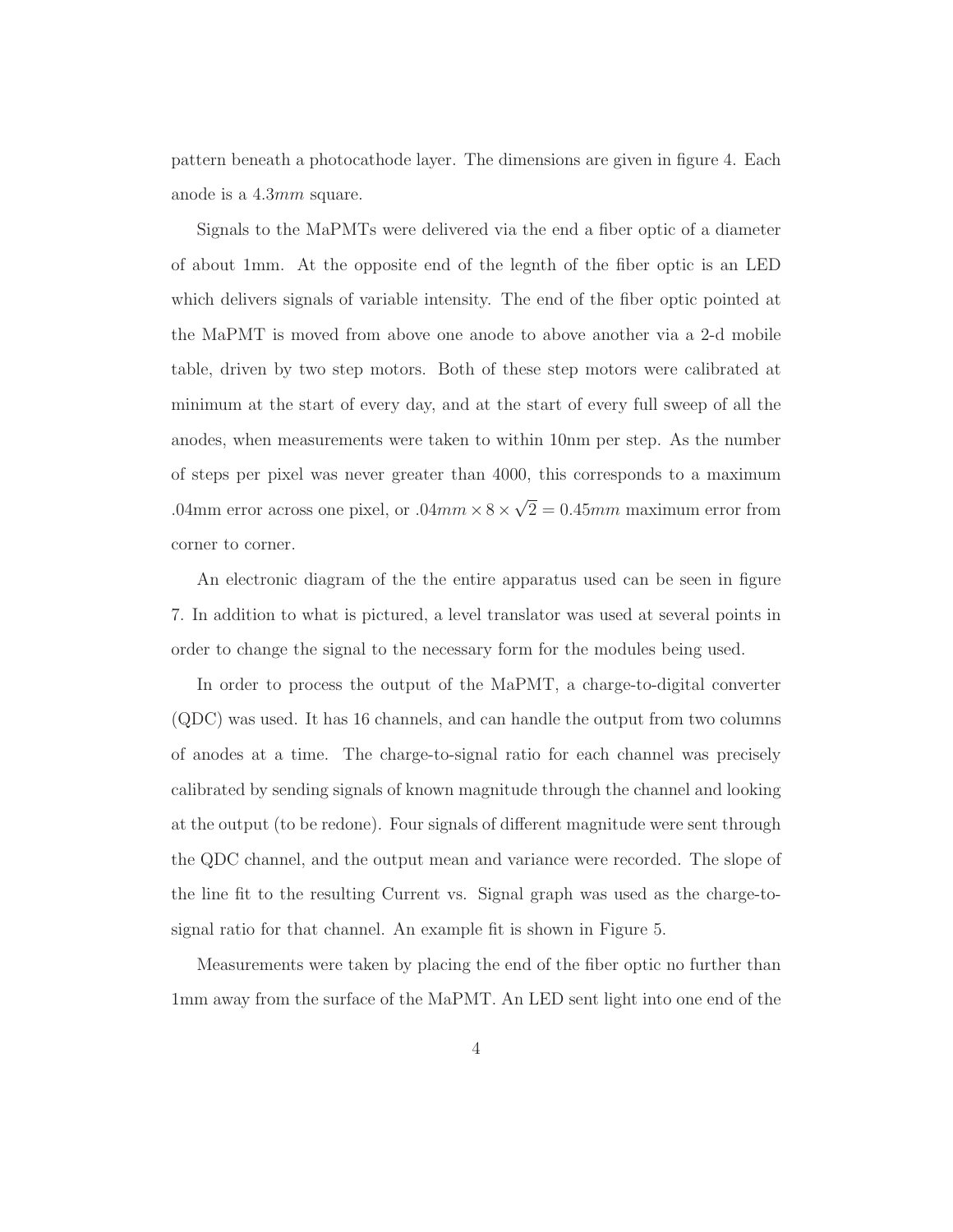fiber, and the LED was turned on and off at a rate of 1kH. The data acquisition system (DAQ) alternated taking measurements when it was on, to find the signal strength, and when it was off, to give us a resting signal to compare it to, called the pedestal. A sample measurement is shown in Figure 6. The signal strength was measured as the difference between the signal peak and the pedestal peak, scaled according to the QDC calibrations above based on the channel used.

Measuring the gain of each anode required a measure of how position sensitive the gain would be, in the direction parallel to the surface of the photocathode (the x-y direction). From above we know the spacial uncertainties in the position of our fiber optic as it moves across the MaPMT.

The fiber optic was moved at intervals of .8mm across the center of an anode. The results are shown in Figure 9. There is a circle of radius .8mm where the gain does not change by more than 3.5%. From the considerations above, it is reasonably certain that as the maximum change of the fiber's position could be  $.45mm$ , we can conclude that the fiber was within that circle for the measurements taken.

Finally, a test must be conducted to see how gain changes with distance from the photocathode (z direction). This will be taken over a range of about 1mm. The uncertainty in placement of the end of the fiber optic is  $.5mm$ .

By examining the signals from the adjacent anodes during these fine-spatial movement tests, we can also place error bounds on our crosstalk measurements. For sample pixels vertically, horizontally, and diagonally adjacent to the target pixel, I took measurements of signal strength across vertical and horizontal movement. An example of such a measurment can be found in figure 10. To get total uncertainty in the  $x - y$  direction, I considered the measurement at .85mm off of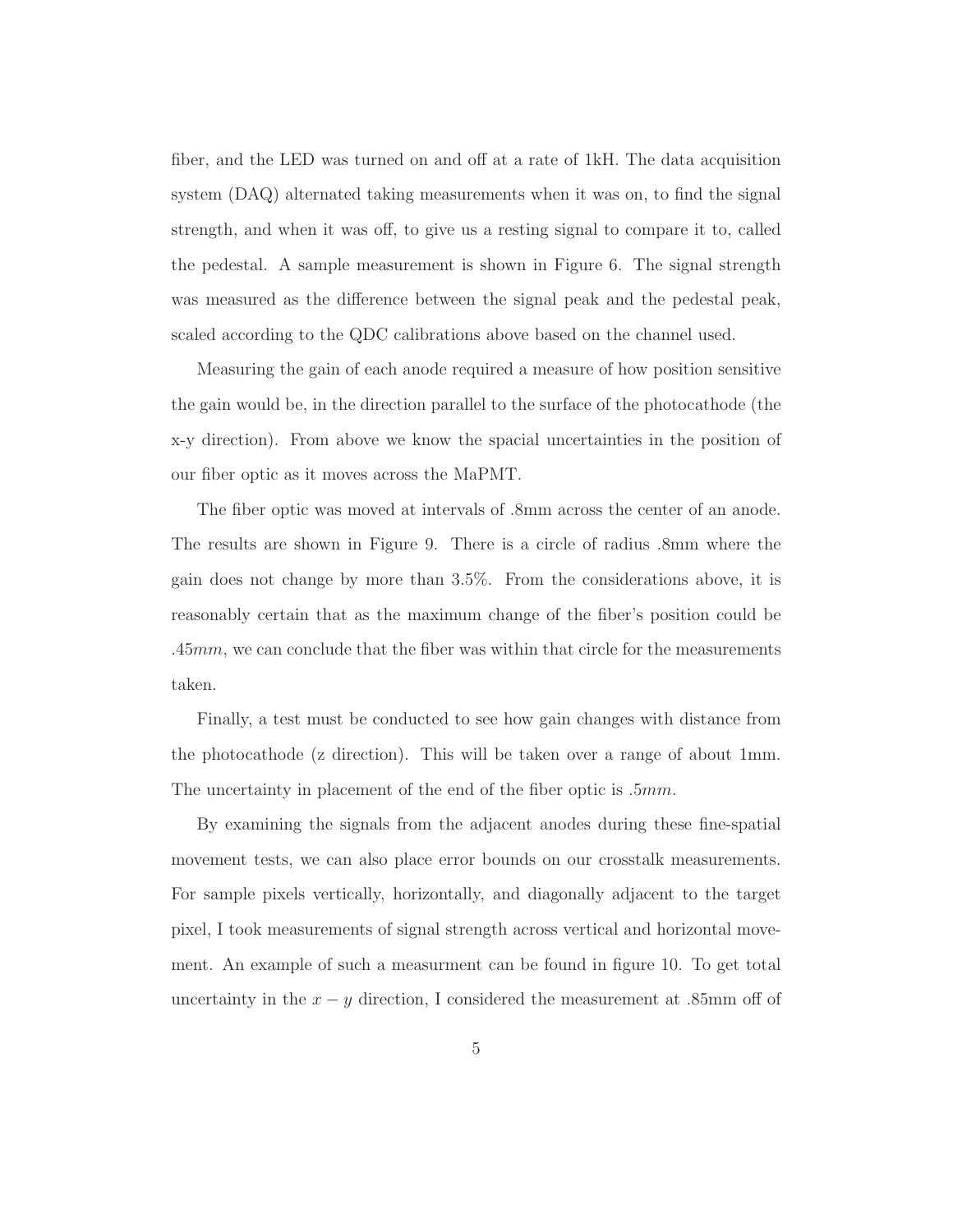center for both directions, then took the bigger one as  $\Delta x$  and  $\Delta y$ . Then the total is  $\sigma_{sys} = \sqrt{\Delta x^2 + \Delta y^2}$ .



Figure 3: Shows the dimensions of each anode of the 64-anode PMT, as well as the numbering scheme.



Figure 4: Example pedestal and signal peaks from a single run. Means and RMSs for both were found by fitting a Gaussian curve to both peaks.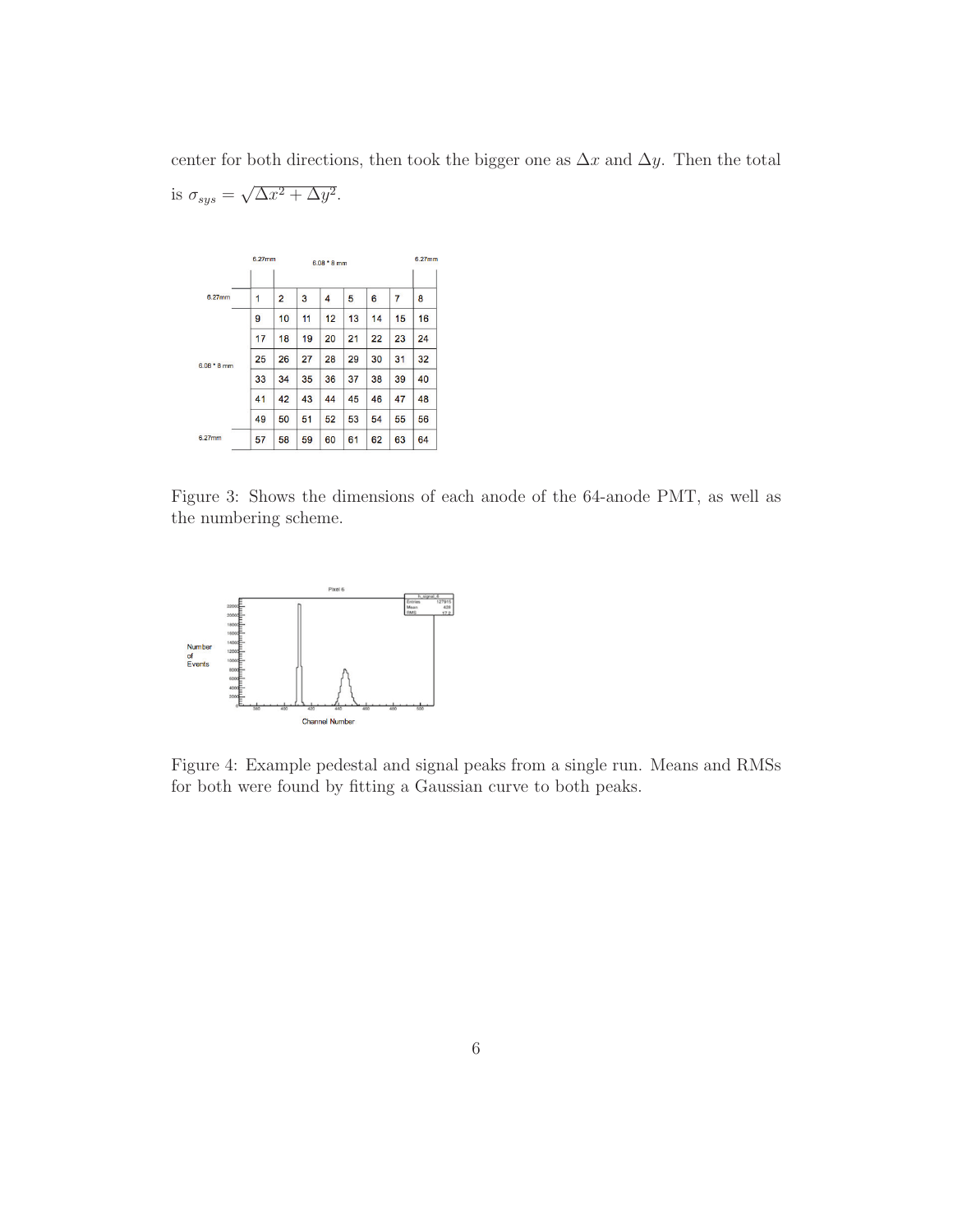

Figure 5: The charge/count ratio of channel 18. Fit is of the form  $y = p1x + p0$ . Errors on individual measurements are inside the red dots.



Figure 6: Shows the dimensions of each anode of the 16-anode PMT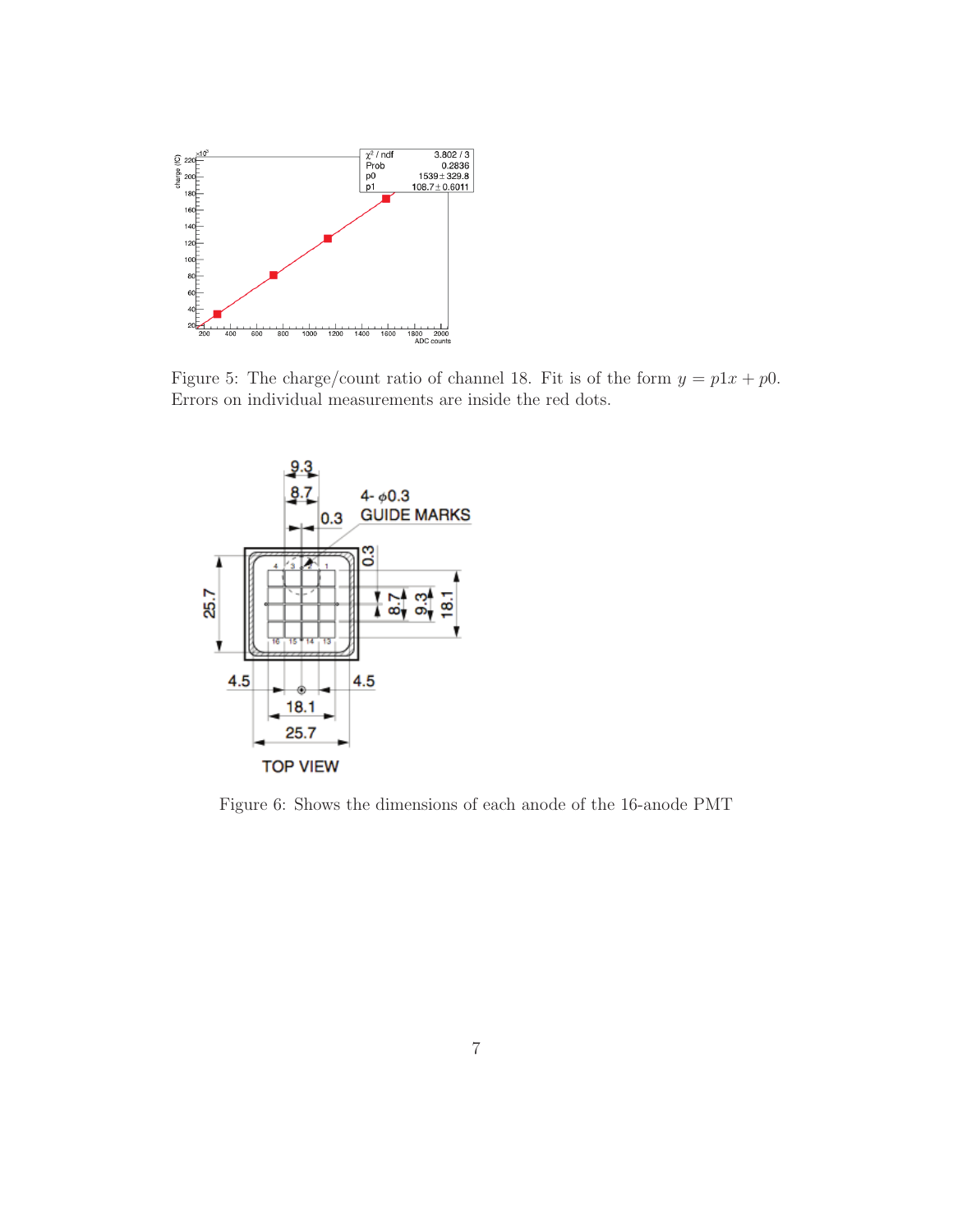

Figure 7: Shows the overall signal route in the experimental setup.



Figure 8: Shows the PMT output alongside the gate signal.



Figure 9: The gain versus position of fiber in one anode. Gain given in channel numbers between pedestal and signal.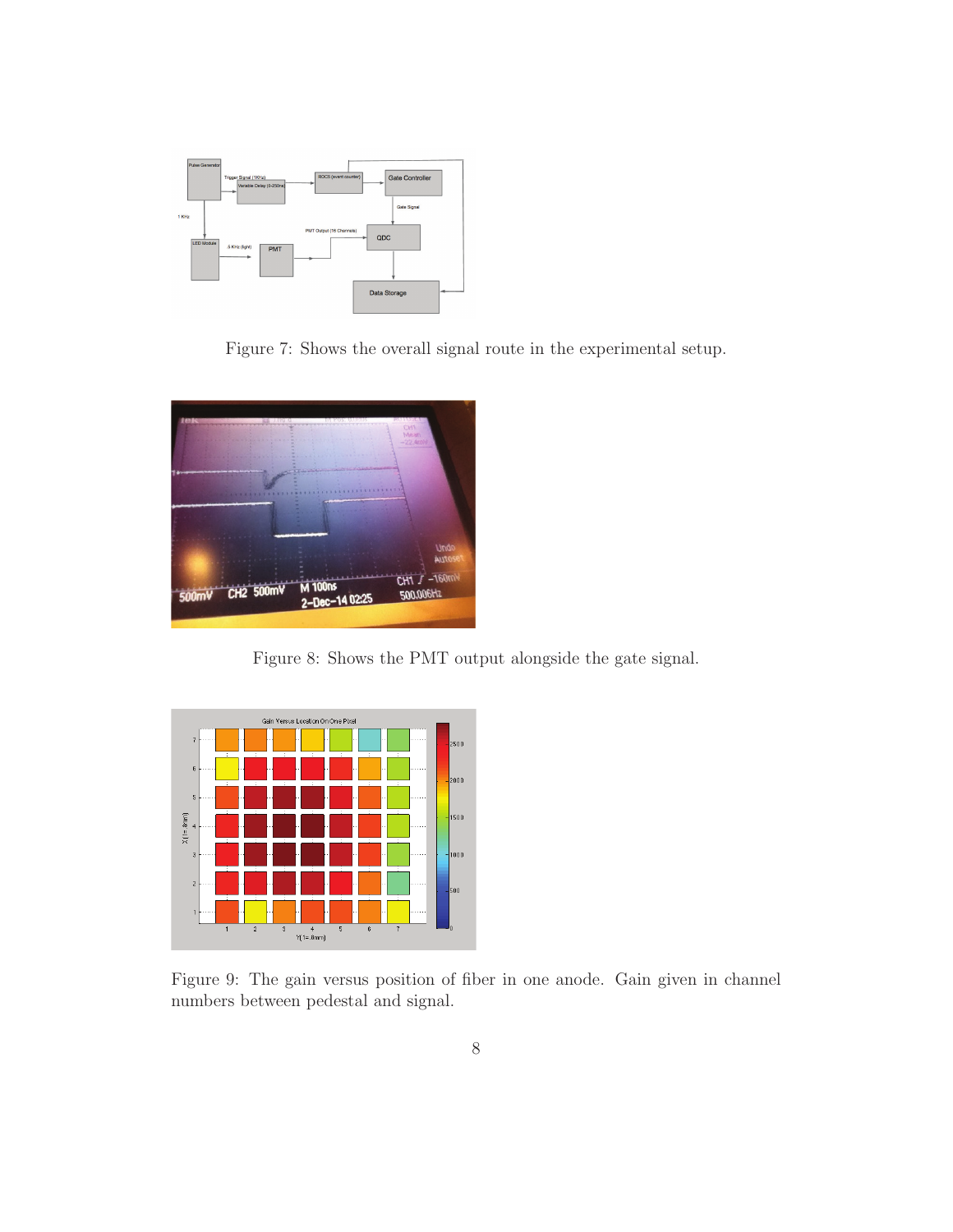

Figure 10: A sample of gain in vertically adjacent pixels over fine movement, this time in the x-direction.  $\Delta x$  was taken to be whichever one of the measurements 500 steps off was further from the center, in this case the +500 measurement.

In taking the uniformity measurements, we simply placed the fiber at the center of each anode and took measurements as above, across all 64 anodes. Measurements were taken at voltages of 450V, 500V, and 1000V. Crosstalk measurements were taken at anodes 11, 14, 43, and 46, at voltages of 500V and 850V. For each pixel and voltage pair, we took measurements from the anode which the fiber optic was centered on and the 8 adjacent ones. Since this involves three separate columns, two separate runs were required in order to obtain the data from all three columns.

#### 4 Issues

Between the taking of the data for the 64-anode PMT and now, I've run into a number of issues with the data acquisition system and the general setup of the experiment. Much of the intervening time was spent both fixing these problems, and familiarizing myself with the data acquisition system enough to troubleshoot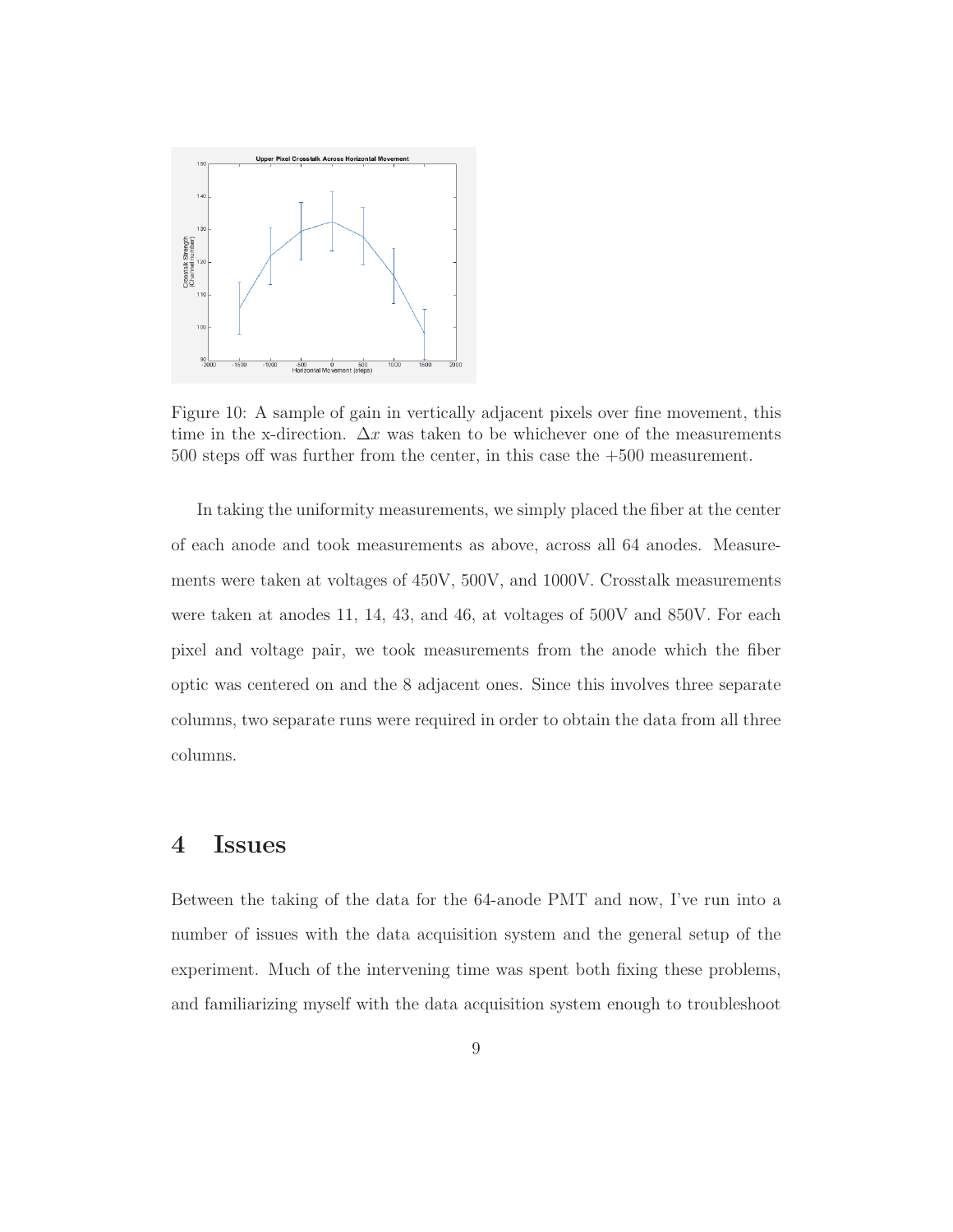basic issues by myself.

One issue initially was that, referring to figure 7, the noise on the line into the event counter was too high, leading to the DAQ registering many false events. This was solved by placing a discriminator along that line.

Note that this setup in figure 7 requires the signal from the PMT to arrive at the same time as the gate signal. This can be seen in figure 8, where the PMT output is on the top and the gate signal on the bottom. Since the QDC acquires a measurement by integrating the PMT signal over the interval determined by the gate, the delay on the gate signal must be adjusted so that the entire signal peak falls within the gate. As the variable delay source was finicky, this had to be frequently readjusted. One of the major problems I faced this year is shown in that picture, that the gate signal lagged the PMT signal even at 0 delay from the variable delay source, ever since the discriminator was placed in that line. I've prepared to introduce another delay source between the pulse generator and the LED module in an attempt to slow the PMT signal.

In my first attempt to do so, I first cut the cable between the pulse generator and the LED board, then placed a level translator in between, to make sure the connection was solid prior to adding the variable delay module. However, both the LED and pulser modules were made to handle signal of a different logic language than the TTL input and output I used, and so fuses on both were blown. Figuring out that that was what happened took considerable time.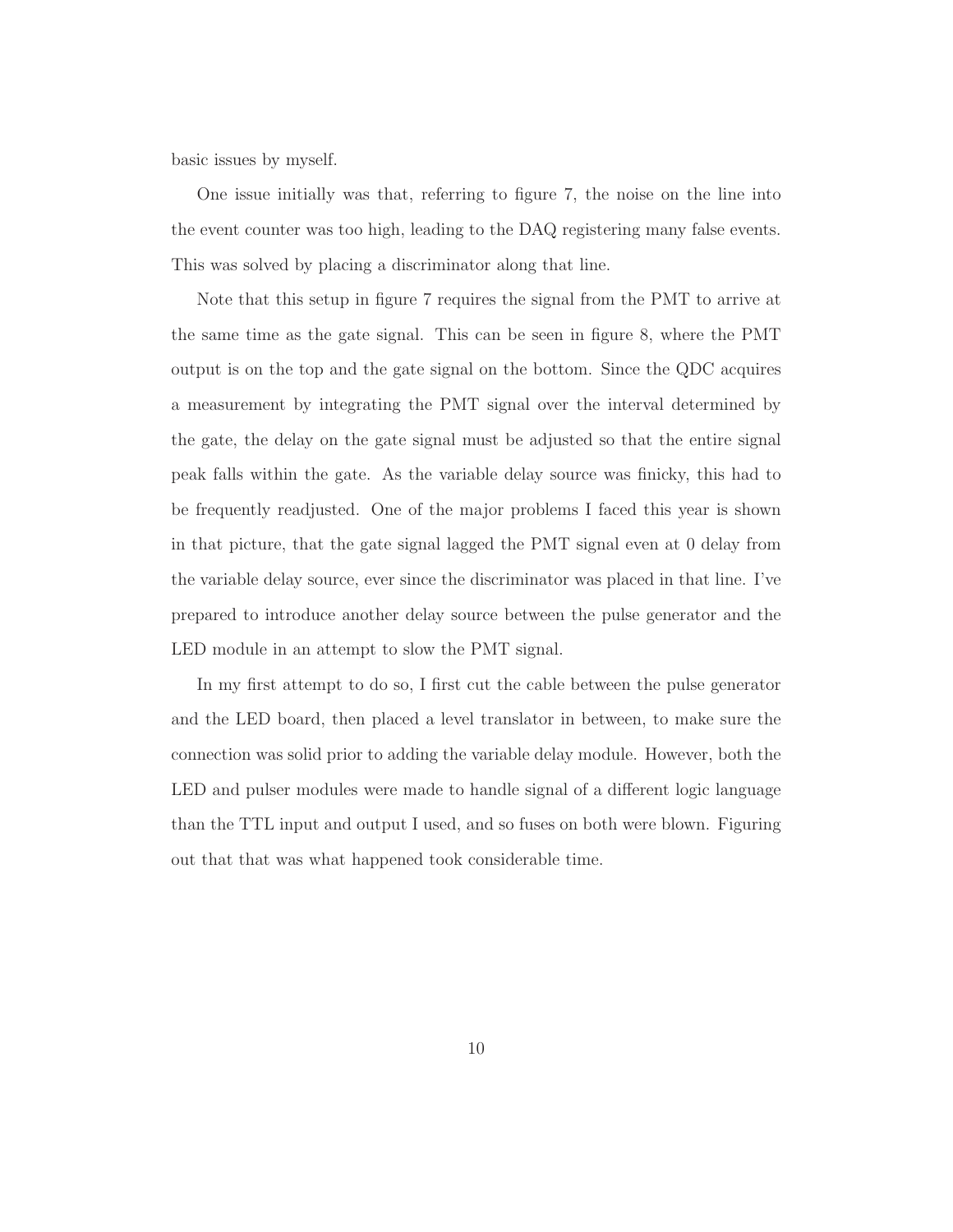### 5 Results

The results for our uniformity measurements are shown in Tables 1-3 for voltages 450V, 500V, and 1000V, respectively. Figures 11 and 12 show uniformity at 1000V compared to that given by the MaPMT's factory specifications. Statistical uncertainty was derived from the RMS's of the signal and pedestal peaks  $(\delta_s$  and  $\delta_p$ , respectively), using the formula  $\delta = \sqrt{\delta_s^2 + \delta_p^2}$  $_p^2.$ 

| $38.4 \pm 1.3(\pm 1.0)$ |                                                                                                                         | $38.0 \pm 1.3(\pm 1.1)$ $36.2 \pm 1.3(\pm 1.0)$ $42.1 \pm 1.5(\pm 1.1)$ $43.7 \pm 1.5(\pm 1.1)$ |                                                 |                                                                                                                                                                         | $\left  41.6 \pm 1.5(\pm 1.1) \right  43.1 \pm 1.5(\pm 1.1) \left  38.1 \pm 1.3(\pm 1.1) \right $ |                                                                                       |
|-------------------------|-------------------------------------------------------------------------------------------------------------------------|-------------------------------------------------------------------------------------------------|-------------------------------------------------|-------------------------------------------------------------------------------------------------------------------------------------------------------------------------|---------------------------------------------------------------------------------------------------|---------------------------------------------------------------------------------------|
| $40.2 \pm 1.5(\pm 1.1)$ |                                                                                                                         | $40.3 \pm 1.4(\pm 1.1)$ $36.0 \pm 1.3(\pm 1.1)$                                                 | $39.0 \pm 1.4(\pm 1.1)$ $37.1 \pm 1.3(\pm 1.1)$ |                                                                                                                                                                         |                                                                                                   | $39.6 \pm 1.4(\pm 1.1)$ $44.9 \pm 1.6(\pm 1.1)$ $41.5 \pm 1.5(\pm 1.1)$               |
| $41.7 \pm 1.5(\pm 1.1)$ |                                                                                                                         | $40.2 \pm 1.4(\pm 1.1)$ 39.1 $\pm 1.4(\pm 1.1)$                                                 | $39.3 \pm 1.4(\pm 1.1)$ $38.5 \pm 1.3 \pm 1.1$  |                                                                                                                                                                         | $ 37.8 \pm 1.3(\pm 1.1) $ $ 43.3 \pm 1.5(\pm 1.1) $ $ 42.2 \pm 1.5(\pm 1.2) $                     |                                                                                       |
| $42.2 \pm 1.5(\pm 1.1)$ |                                                                                                                         | $40.7 \pm 1.4(\pm 1.3)$ $41.4 \pm 1.5(\pm 1.1)$ $42.0 \pm 1.5(\pm 1.3)$ $42.5 \pm 1.5(\pm 1.1)$ |                                                 |                                                                                                                                                                         | $38.0 \pm 1.3(\pm 1.3)$ $44.3 \pm 1.6(\pm 1.1)$ $42.5 \pm 1.5(\pm 1.3)$                           |                                                                                       |
|                         | $41.7 \pm 1.5(\pm 1.1)$ $41.2 \pm 1.4(\pm 1.3)$ $41.5 \pm 1.5(\pm 1.1)$ $43.3 \pm 1.5(\pm 1.3)$ $43.2 \pm 1.5(\pm 1.1)$ |                                                                                                 |                                                 |                                                                                                                                                                         |                                                                                                   | $39.1 \pm 1.4(\pm 1.3)$ $\mid$ $43.4 \pm 1.5(\pm 1.1)$ $\mid$ $42.7 \pm 1.5(\pm 1.3)$ |
| $42.5 \pm 1.5(\pm 1.1)$ |                                                                                                                         | $42.4 \pm 1.5(\pm 1.2)$ $40.2 \pm 1.4(\pm 1.1)$ $41.5 \pm 1.5(\pm 1.2)$ $41.0 \pm 1.4(\pm 1.1)$ |                                                 |                                                                                                                                                                         |                                                                                                   | $38.1 \pm 1.3(\pm 1.2)$ $43.7 \pm 1.5(\pm 1.1)$ $41.8 \pm 1.5(\pm 1.1)$               |
| $43.8 \pm 1.5(\pm 1.1)$ |                                                                                                                         | $42.4 \pm 1.5(\pm 1.2)$ $43.1 \pm 1.5(\pm 1.1)$ $42.3 \pm 1.5(\pm 1.3)$ $42.9 \pm 1.5(\pm 1.1)$ |                                                 |                                                                                                                                                                         |                                                                                                   | $34.1 \pm 1.2(\pm 1.3)$ $45.1 \pm 1.6(\pm 1.1)$ $37.5 \pm 1.3(\pm 1.2)$               |
| $43.8 \pm 1.5(\pm 1.1)$ |                                                                                                                         |                                                                                                 |                                                 | $45.0 \pm 1.6(\pm 1.1)$ $45.1 \pm 1.6(\pm 1.1)$ $48.2 \pm 1.7(\pm 1.2)$ $46.0 \pm 1.6(\pm 1.1)$ $41.8 \pm 1.5(\pm 1.2)$ $43.7 \pm 1.5(\pm 1.1)$ $36.5 \pm 1.3(\pm 1.1)$ |                                                                                                   |                                                                                       |

Table 1: Uniformity measurements at 450V, arranged according to Figure 3. Systematic (statistical) uncertainties are listed. Numbers are in channels between the signal and pedestal peaks.

| $70.6 \pm 2.5(\pm 1.6)$ | $79.2 \pm 2.8(\pm 1.7)$ | $84.3 \pm 3.0(\pm 1.6)$  | $90.3 \pm 3.2(\pm 1.6)$  | $96.7 \pm 3.4(\pm 1.6)$  | $97.2 \pm 3.4(\pm 1.8)$  | $88.5 \pm 3.1(\pm 1.5)$ $81.8 \pm 2.9(\pm 1.7)$ |                                                   |
|-------------------------|-------------------------|--------------------------|--------------------------|--------------------------|--------------------------|-------------------------------------------------|---------------------------------------------------|
| $79.0 \pm 2.8(\pm 1.5)$ | $82.6 \pm 2.9(\pm 1.6)$ | $84.9 \pm 3.0(\pm 1.5)$  | $85.7 \pm 3.0(\pm 1.6)$  | $84.3 \pm 3.0(\pm 1.5)$  | $94.3 \pm 3.3(\pm 1.6)$  | $94.3 \pm 3.3(\pm 1.5)$                         | $86 \pm 3(\pm 1.6)$                               |
| $76.8 \pm 2.7(\pm 1.6)$ | $78.1 \pm 2.7(\pm 1.8)$ | $83.2 \pm 2.9(\pm 1.6)$  | $82.0 \pm 2.9(\pm 1.7)$  | $81.1 \pm 2.8(\pm 1.6)$  | $86.5 \pm 3.0(\pm 1.7)$  |                                                 | $89.4 \pm 3.1(\pm 1.6)$   $87.2 \pm 3.1(\pm 1.7)$ |
| $77.3 \pm 2.7(\pm 1.6)$ | $75.4 \pm 2.6(\pm 2.1)$ | $86.9 \pm 3.0(\pm 1.8)$  | $85.7 \pm 3.0(\pm 2.1)$  | $87.6 \pm 3.1(\pm 1.8)$  | $84.8 \pm 3.0(\pm 2.1)$  |                                                 | $89.8 \pm 3.1(\pm 1.7)$   $87.5 \pm 3.1(\pm 2.1)$ |
| $77.5 \pm 2.7(\pm 1.7)$ | $75.5 \pm 2.6(\pm 2.2)$ | $85.5 \pm 3.0(\pm 1.8)$  | $89.6 \pm 3.1 (\pm 1.9)$ | $90.4 \pm 3.2(\pm 1.8)$  | $87.4 \pm 3.1 (\pm 2.3)$ | $88.3 \pm 3.1(\pm 1.7)$ $88.9 \pm 3.1(\pm 2.2)$ |                                                   |
| $78.3 \pm 2.7(\pm 1.6)$ | $77.3 \pm 2.7(\pm 1.7)$ | $83.2 \pm 2.9(\pm 1.7)$  | $84.6 \pm 3.0(\pm 1.8)$  | $86.2 \pm 3.0(\pm 1.8)$  | $87.6 \pm 3.1 (\pm 1.8)$ |                                                 | $90.4 \pm 3.2(\pm 1.7)$   $87.5 \pm 3.1(\pm 1.7)$ |
| $80.9 \pm 2.8(\pm 1.7)$ | $79.4 \pm 2.8(\pm 1.9)$ | $89.9 \pm 3.1 (\pm 1.7)$ | $89.6 \pm 3.1 (\pm 1.9)$ | $94.1 \pm 3.3(\pm 1.5)$  | $92.7 \pm 3.2 (\pm 1.8)$ | $95.7 \pm 3.3(\pm 1.7)$ $81.1 \pm 2.8(\pm 1.8)$ |                                                   |
| $78.6 \pm 2.8(\pm 1.6)$ | $82.5 \pm 2.9(\pm 1.7)$ | $93.9 \pm 3.3(\pm 1.7)$  | $100.3 \pm 3.5(\pm 1.8)$ | $101.6 \pm 3.6(\pm 1.7)$ | $98.2 \pm 3.4(\pm 1.7)$  | $93.5 \pm 3.3(\pm 1.6)$                         | $80.3 \pm 2.8(\pm 1.7)$                           |

Table 2: Uniformity measurements at 500V, arranged according to Figure 3. Systematic (statistical) uncertainties are listed. Numbers are in channels between the signal and pedestal peaks.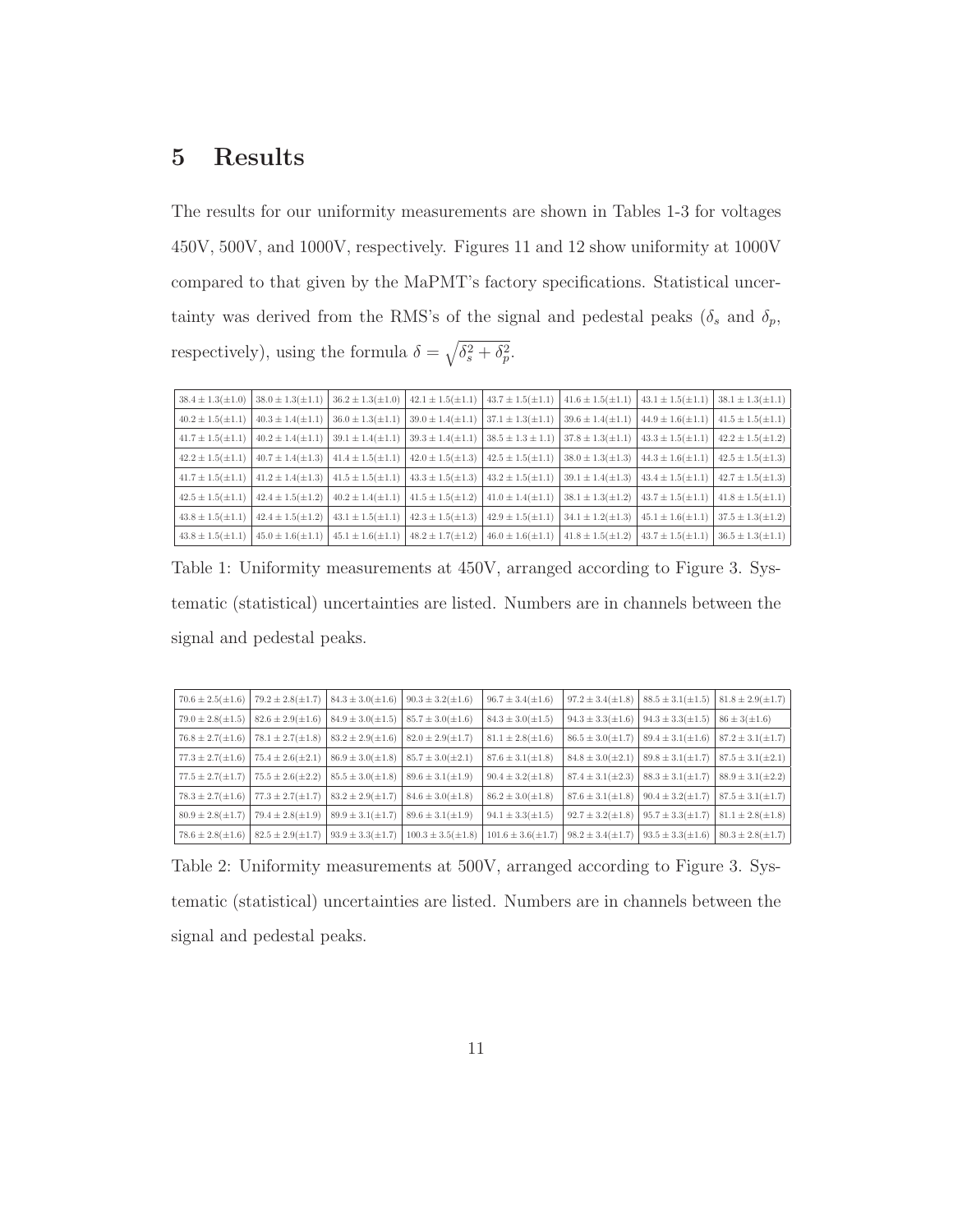

Figure 11: The uniformity specifications given by the manufacturer, scaled to match the 1000V measurement.

| $2443.9 \pm 85.5(\pm 30.8)$  | $2668.6 \pm 93.4(\pm 31.0)$    | $2573.2 \pm 90.1(\pm 29.0)$  | $2866.1 \pm 100.3(\pm 32.0)$ | $2880.9 \pm 100.8(\pm 31.3)$  | $2951.2 \pm 103.3(\pm 31.5)$ | $2723.4 \pm 95.3(\pm 29.4)$  | $2642.8 \pm 92.5(\pm 29.9)$  |
|------------------------------|--------------------------------|------------------------------|------------------------------|-------------------------------|------------------------------|------------------------------|------------------------------|
| $2745.5 \pm 96.1(\pm 32.4)$  | $2941.0 \pm 102.9 \times 34.4$ | $2827.9 \pm 99.0(\pm 33.7)$  | $2910.9 \pm 101.9(\pm 35.0)$ | $2886.9 \pm 101.0(\pm 34.0)$  | $3256.4 \pm 114.0(\pm 35.1)$ | $3286.8 \pm 115.0(\pm 34.0)$ | $3008.1 \pm 105.3(\pm 33.7)$ |
| $2649.3 \pm 92.7(\pm 32.2)$  | $2800.0 \pm 98.0(\pm 34.2)$    | $2798.9 \pm 98.0(\pm 34.8)$  | $2838.9 \pm 99.4(\pm 34.7)$  | $2851.7 \pm 99.8(\pm 34.2)$   | $3054.7 \pm 106.9(\pm 35.8)$ | $3244.8 \pm 113.6(\pm 35.4)$ | $3151.6 \pm 110.3(\pm 35.6)$ |
| $2645.9 \pm 92.6(\pm 32.5)$  | $2654.2 \pm 92.9(\pm 32.6)$    | $2815.6 \pm 98.5(\pm 33.0)$  | $2867.6 \pm 100.4(\pm 33.1)$ | $2946.3 \pm 103.1(\pm 34.0)$  | $2992.6 \pm 104.7(\pm 34.7)$ | $3265.4 \pm 114.3(\pm 35.2)$ | $3208.3 \pm 112.3(\pm 36.1)$ |
| $2658.2 \pm 93.0(\pm 32.2)$  | $2639.4 \pm 92.4(\pm 32.2)$    | $2752.0 \pm 96.3(\pm 32.3)$  | $2991.7 \pm 104.7(\pm 34.6)$ | $3072.6 \pm 107.5(\pm 35.3)$  | $3175.9 \pm 111.2(\pm 37.0)$ | $3266.8 \pm 114.3(\pm 36.2)$ | $3294.6 \pm 115.3(\pm 35.6)$ |
| $2713.8 \pm 95.0(\pm 32.2)$  | $2694.0 \pm 94.3(\pm 32.2)$    | $2773.6 \pm 97.1(\pm 33.3)$  | $2912.4 \pm 101.9(\pm 34.8)$ | $3149.4 \pm 110.2 (\pm 37.4)$ | $3167.6 \pm 110.9(\pm 37.3)$ | $3415.3 \pm 119.5(\pm 30.4)$ | $3253.6 \pm 113.9(\pm 35.6)$ |
| $2931.6 \pm 102.6(\pm 34.7)$ | $2917.1 \pm 102.1 (\pm 33.1)$  | $3105.2 \pm 108.7(\pm 35.3)$ | $3334.4 \pm 116.7(\pm 37.5)$ | $3328.1 \pm 116.5(\pm 36.1)$  | $3503.3 \pm 122.6(\pm 27.2)$ | $3548.0 \pm 124.2(\pm 18.2)$ | $3196.0 \pm 111.9(\pm 36.0)$ |
| $2913.6 \pm 102.0(\pm 36.7)$ | $2867.1 \pm 100.3(\pm 33.6)$   | $3075.9 \pm 107.7(\pm 35.2)$ | $3415.9 \pm 119.6(\pm 29.1)$ | $3391.5 \pm 118.7(\pm 32.0)$  | $3393.1 \pm 118.8(\pm 30.3)$ | $3453.8 \pm 120.9(\pm 26.7)$ | $3175.0 \pm 111.1(\pm 36.9)$ |

Table 3: Uniformity measurements at 1000V, arranged according to Figure 3. Systematic (statistical) uncertainties are listed. Numbers are in channels between the signal and pedestal peaks.

Tables 4-11 show the crosstalk strength at 500V and 850V, in fractions of signal strength. Where the signal and pedestal peaks were not possible to discern, an upper bound of two channels was imposed, as that is our maximum resolution.

|                                    | $< .01 \pm .004$   $< .01 \pm .015$   .014 $\pm .004$ |                 |
|------------------------------------|-------------------------------------------------------|-----------------|
| $<.01 \pm .027$                    |                                                       | $.021 \pm .027$ |
| $< .01 \pm .004$   .024 $\pm .015$ |                                                       | $.014 \pm .004$ |

Table 4: Crosstalk at 500V, centered around anode 14.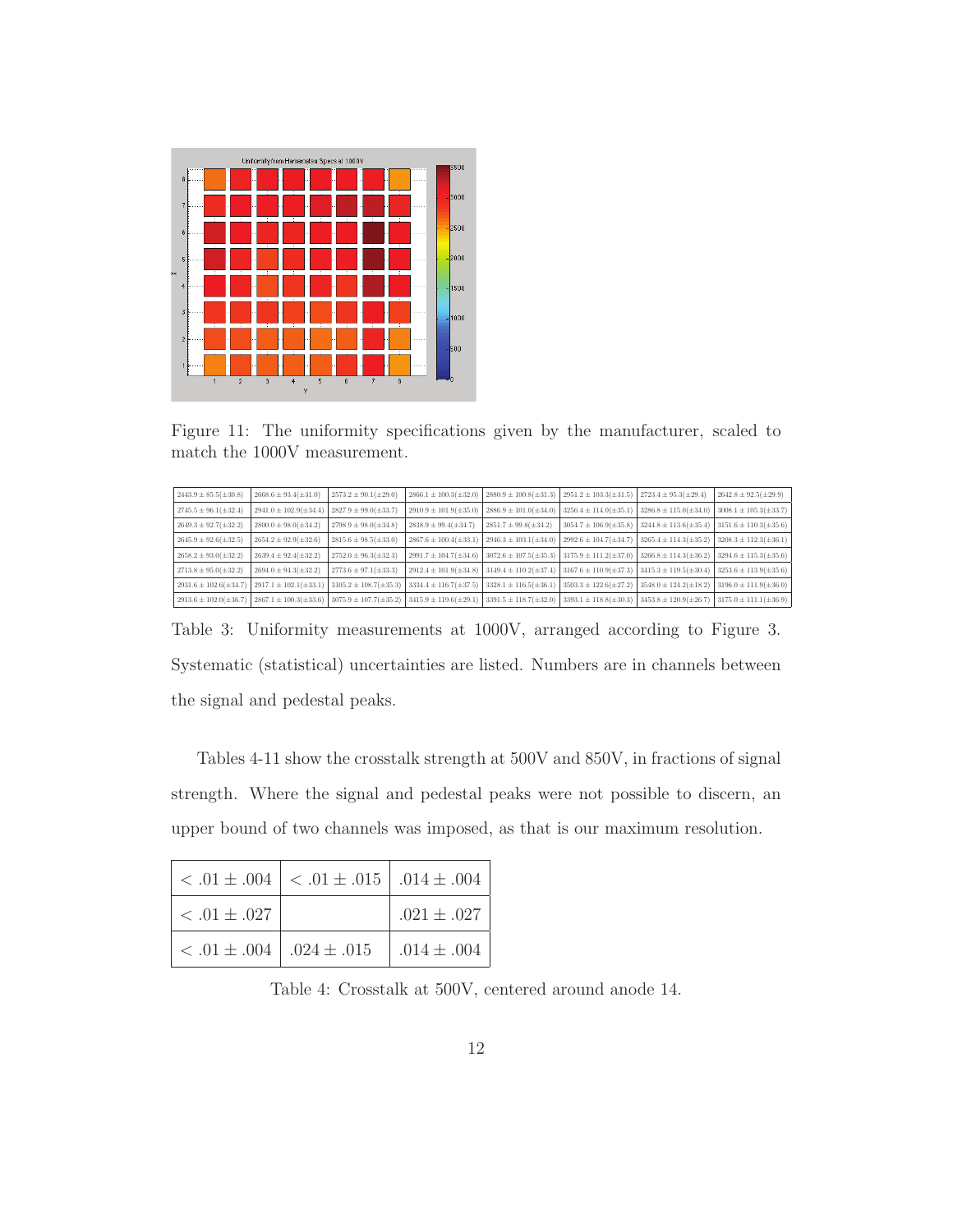

Figure 12: Uniformity at 1000V, signal strength given in channel number difference between the signal and pedestal peaks.

| $< .01 \pm .004$   $.014 \pm .015$ |                                           | $ $ < .01 $\pm$ .004 |
|------------------------------------|-------------------------------------------|----------------------|
| $.011 \pm .027$                    |                                           | $< .01 \pm .027$     |
| $.023 \pm .004$                    | $ $ < .01 $\pm$ .015 $ $ < .01 $\pm$ .004 |                      |

Table 5: Crosstalk at 500V, centered around anode 46.

| $.014 \pm .004$ | $< .01 \pm .015$   $< .01 \pm .004$                    |                  |
|-----------------|--------------------------------------------------------|------------------|
| $.027 \pm .027$ |                                                        | $< .01 \pm .027$ |
|                 | $< .01 \pm .004$   $< .01 \pm .015$   $< .01 \pm .004$ |                  |

Table 6: Crosstalk at 500V, centered around anode 43.

| $.012 \pm .004$ | $ $ < .01 $\pm$ .015 $ $ < .01 $\pm$ .004              |                  |
|-----------------|--------------------------------------------------------|------------------|
| $.05 \pm .027$  |                                                        | $< .01 \pm .027$ |
|                 | $< .01 \pm .004$   $< .01 \pm .015$   $< .01 \pm .004$ |                  |

Table 7: Crosstalk at 500V, centered around anode 11.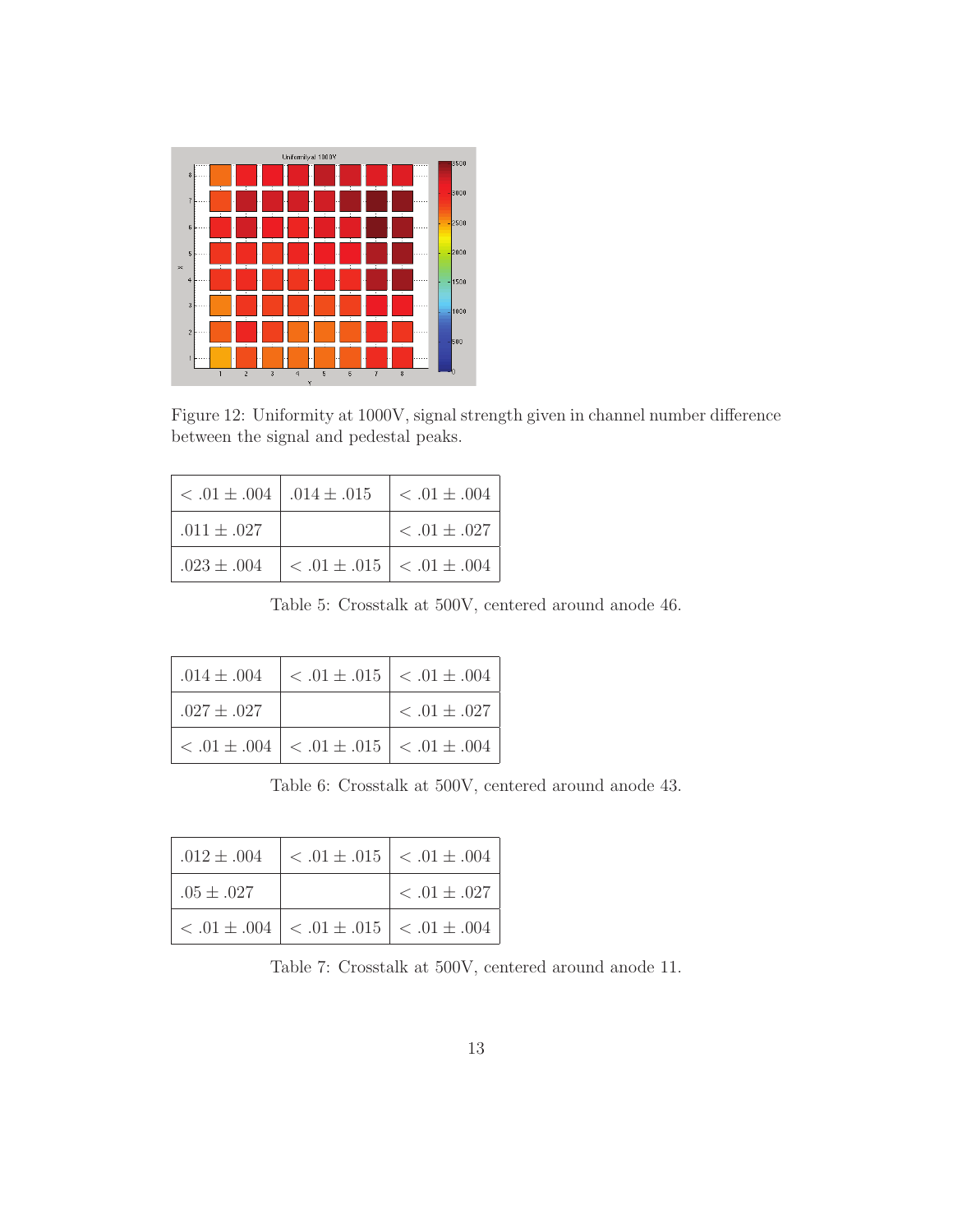| $< .01 \pm .004$   .017 $\pm .015$ |                                                        | $ $ < .01 $\pm$ .004 |
|------------------------------------|--------------------------------------------------------|----------------------|
| $.012 \pm .027$                    |                                                        | $.015 \pm .027$      |
|                                    | $< .01 \pm .004$   $< .01 \pm .015$   $< .01 \pm .004$ |                      |

Table 8: Crosstalk at 850V, centered around anode 14.

| $< .01 \pm .004$   $.055 \pm .015$ |                                                        | $ $ < .01 $\pm$ .004 |
|------------------------------------|--------------------------------------------------------|----------------------|
| $.014 \pm .027$                    |                                                        | $.015\pm.027$        |
|                                    | $< .01 \pm .004$   $< .01 \pm .015$   $< .01 \pm .004$ |                      |

Table 9: Crosstalk at 850V, centered around anode 46.

| $.013 \pm .004$ | $.017 \pm .015$                                        | $<.01 \pm .004$     |
|-----------------|--------------------------------------------------------|---------------------|
| $.046 \pm .027$ |                                                        | $\leq .01 \pm .027$ |
|                 | $< .01 \pm .004$   $< .01 \pm .015$   $< .01 \pm .004$ |                     |

Table 10: Crosstalk at 850V, centered around anode 43.

|                 | $< .01 \pm .004$   .014 $\pm .015$   $< .01 \pm .004$  |               |
|-----------------|--------------------------------------------------------|---------------|
| $.043 \pm .027$ |                                                        | $<.01\pm.027$ |
|                 | $< .01 \pm .004$   $< .01 \pm .015$   $< .01 \pm .004$ |               |

Table 11: Crosstalk at 850V, centered around anode 11.

All of our highest crosstalk measurements may be effected by a recurring phenomenon. Reference Figure 13. Remember that the measurements at anodes 7, 15, and 23 had to be taken in a separate run from the rest of the anodes, since the plug had to be moved. During the runs in this column, both when the fiber was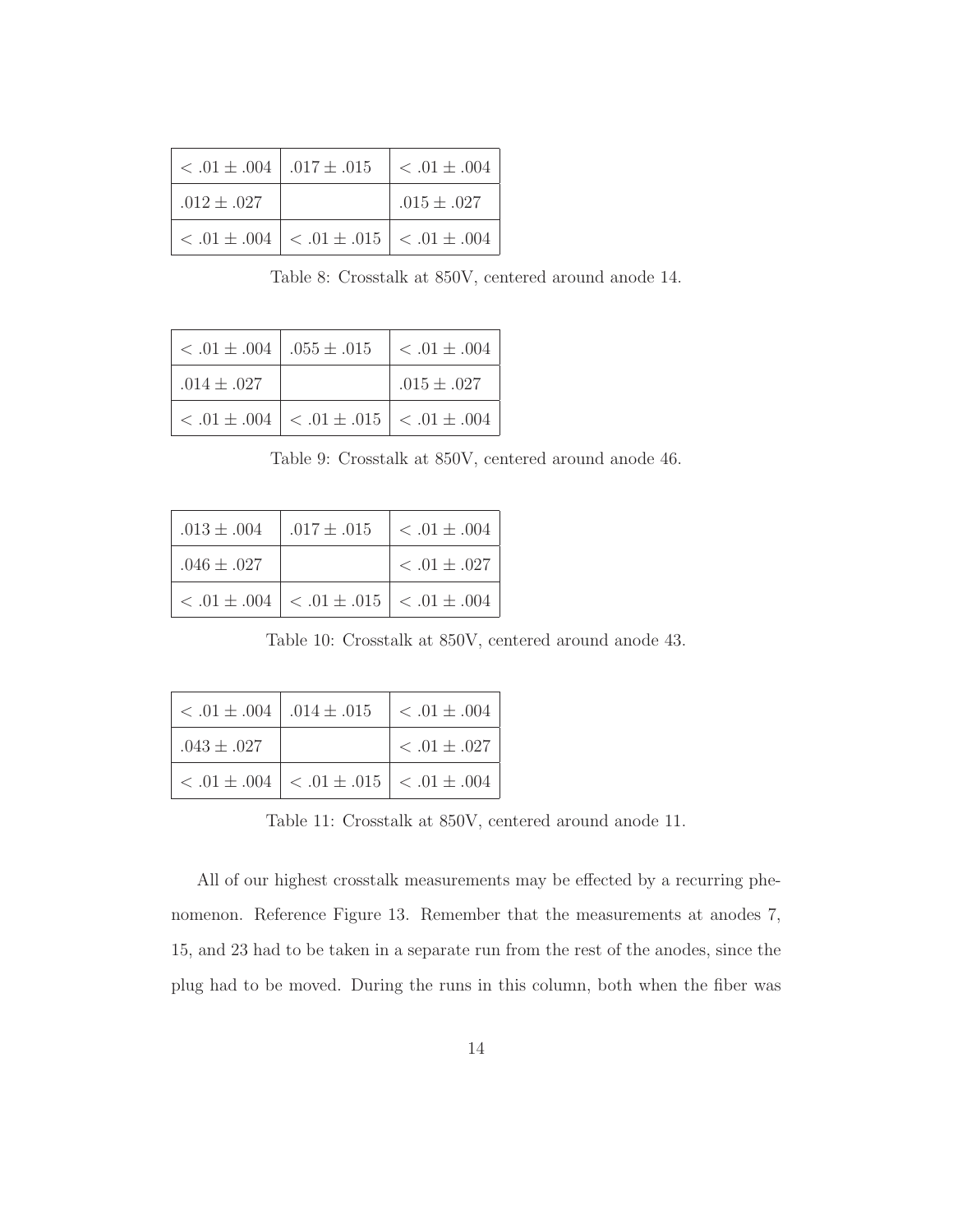positioned at 14 and at 46, there appears to be some sort of background light turning on and off with the LED. The single red peak in the other two columns seems to indicate that light from the fiber four anodes below is not the source. A similar pattern occurs at the other pixels. If this is the case, than the second red peaks are the true pedestal for our crosstalk measurements, which would significantly reduce our higher crosstalk measurements.

#### 6 Conclusions

Gain of each anode was determined to within 3.5%, at three separate voltages. The gain also appears to be in line with Hamamatsu's specifications. We also found that the maximum crosstalk was  $\%5 \pm \%2.7$ . However, with further testing, it is likely that this could be brought down to 2%.

#### 7 Acknowledgements

This material is based upon work supported by the National Science Foundation under Grant No. PHY-1206053.

Thanks to my adviser, Dr Wouter Deconinck, lab partners Patrick Haurie and William Roh over the summer, and Yuxiang Zhou and Rakitha Beminiwattha especially for extensive help in understanding data acquisition and helping to design and troubleshoot these experiments..